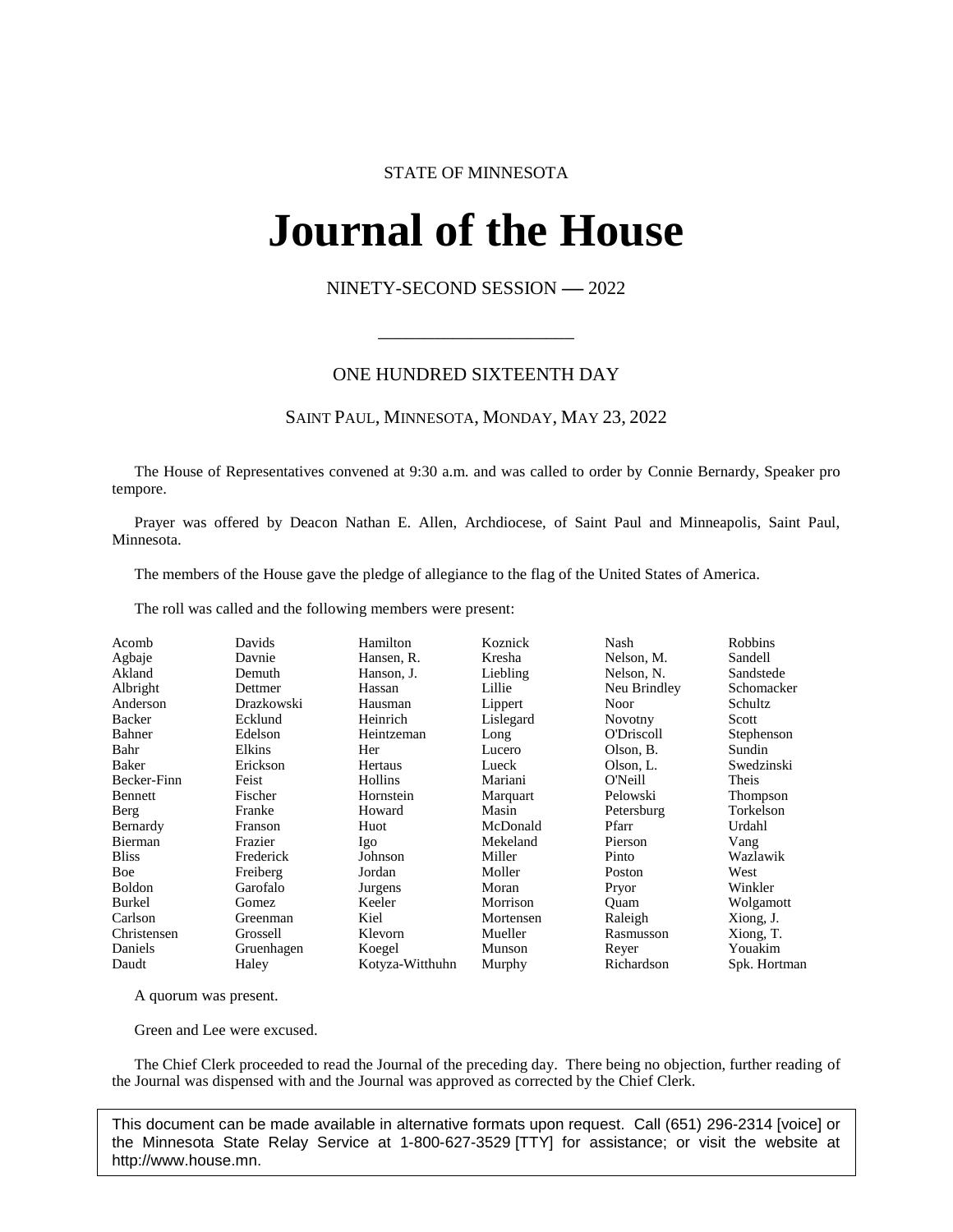# **PETITIONS AND COMMUNICATIONS**

The following communications were received:

### STATE OF MINNESOTA OFFICE OF THE GOVERNOR SAINT PAUL 55155

May 22, 2022

The Honorable Melissa Hortman Speaker of the House of Representatives The State of Minnesota

Dear Speaker Hortman:

I have received, approved, signed, and deposited in the Office of the Secretary of State the following House Files:

H. F. No. 3379, relating to military affairs; changing a provision in the reenlistment and commissioning bonus program.

H. F. No. 3285, relating to local government; authorizing online process for county land sales; modifying notice procedures for land sales.

H. F. No. 2353, relating to data practices; modifying certain education data provisions; classifying education support service data.

H. F. No. 4221, relating to local government; permitting the Hennepin Board of County Commissioners to set reasonable allowances for expenses or a per diem allowance for members of boards or agencies.

H. F. No. 2919, relating to certified public accountants; modifying reinstatement provision for accountants; repealing procedures related to the automatic revocation of certain public accountant certificates.

H. F. No. 3805, relating to public safety; extending the sunset date of the Capitol Area Security Advisory Committee.

H. F. No. 4030, relating to commerce; modifying provisions governing bullion coins and bullion products dealers.

H. F. No. 3013, relating to crime; providing for classified employees of the Minnesota Sentencing Guidelines Commission.

H. F. No. 3438, relating to legacy; appropriating money from the outdoor heritage fund; modifying reports for the clean water fund; modifying appropriations for the clean water fund, parks and trails fund, and arts and cultural heritage fund.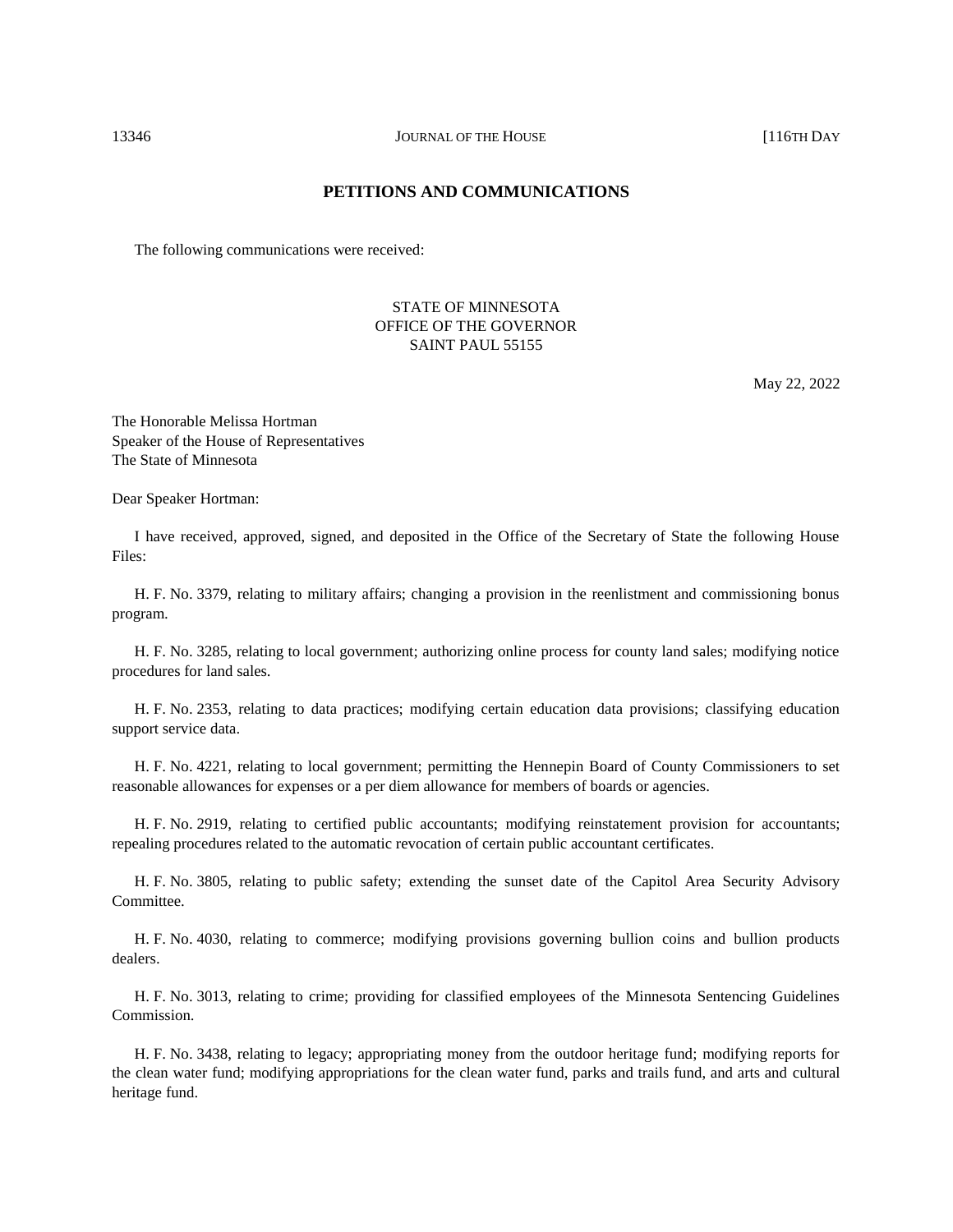H. F. No. 961, relating to labor; adding a supervisory law enforcement unit; amending Minnesota Statutes 2020, section 179A.10, subdivisions 2, 3.

H. F. No. 2354, relating to judgments; enacting the Uniform Registration of Canadian Money Judgments Act adopted and recommended for passage by the National Conference of Commissioners on Uniform State Laws.

H. F. No. 2665, relating to courts; permitting certain emancipated minors to seek harassment restraining orders on their own behalf.

H. F. No. 3249, relating to state government; modifying various provisions governing or administered by the secretary of state.

H. F. No. 3346, relating to state government; ratifying certain labor agreements and compensation plans; ratifying certain memorandums of understanding.

Sincerely,

#### TIM WALZ Governor

#### STATE OF MINNESOTA OFFICE OF THE SECRETARY OF STATE ST. PAUL 55155

The Honorable Melissa Hortman Speaker of the House of Representatives

The Honorable David J. Osmek President of the Senate

I have the honor to inform you that the following enrolled Acts of the 2022 Session of the State Legislature have been received from the Office of the Governor and are deposited in the Office of the Secretary of State for preservation, pursuant to the State Constitution, Article IV, Section 23:

|       |      | Time and            |                                |            |  |
|-------|------|---------------------|--------------------------------|------------|--|
| S. F. | H.F. | <b>Session Laws</b> | Date Approved                  | Date Filed |  |
| No.   | No.  | Chapter No.         | 2022                           | 2022       |  |
|       | 3379 | 64                  | 3:40 p.m. May $22^{nd}$        | May $22nd$ |  |
| 3540  |      | 65                  | 3:40 p.m. May $22^{nd}$        | May $22nd$ |  |
|       | 3285 | 66                  | 3:40 p.m. May $22^{nd}$        | May $22nd$ |  |
| 1391  |      | 67                  | 3:40 p.m. May $22^{nd}$        | May $22nd$ |  |
| 3850  |      | 68                  | 3:41 p.m. May $22^{nd}$        | May $22nd$ |  |
|       | 2353 | 69                  | 3:41 p.m. May $22^{nd}$        | May $22nd$ |  |
| 2922  |      | 70                  | 3:41 p.m. May $22^{nd}$        | May $22nd$ |  |
|       | 4221 | 71                  | 3:41 p.m. May 22 <sup>nd</sup> | May $22nd$ |  |
|       | 2919 | 72                  | 3:42 p.m. May 22 <sup>nd</sup> | May $22nd$ |  |
|       | 3805 | 73                  | 3:42 p.m. May 22 <sup>nd</sup> | May $22nd$ |  |
| 3288  |      | 74                  | $3:42$ p.m. May $22nd$         | May $22nd$ |  |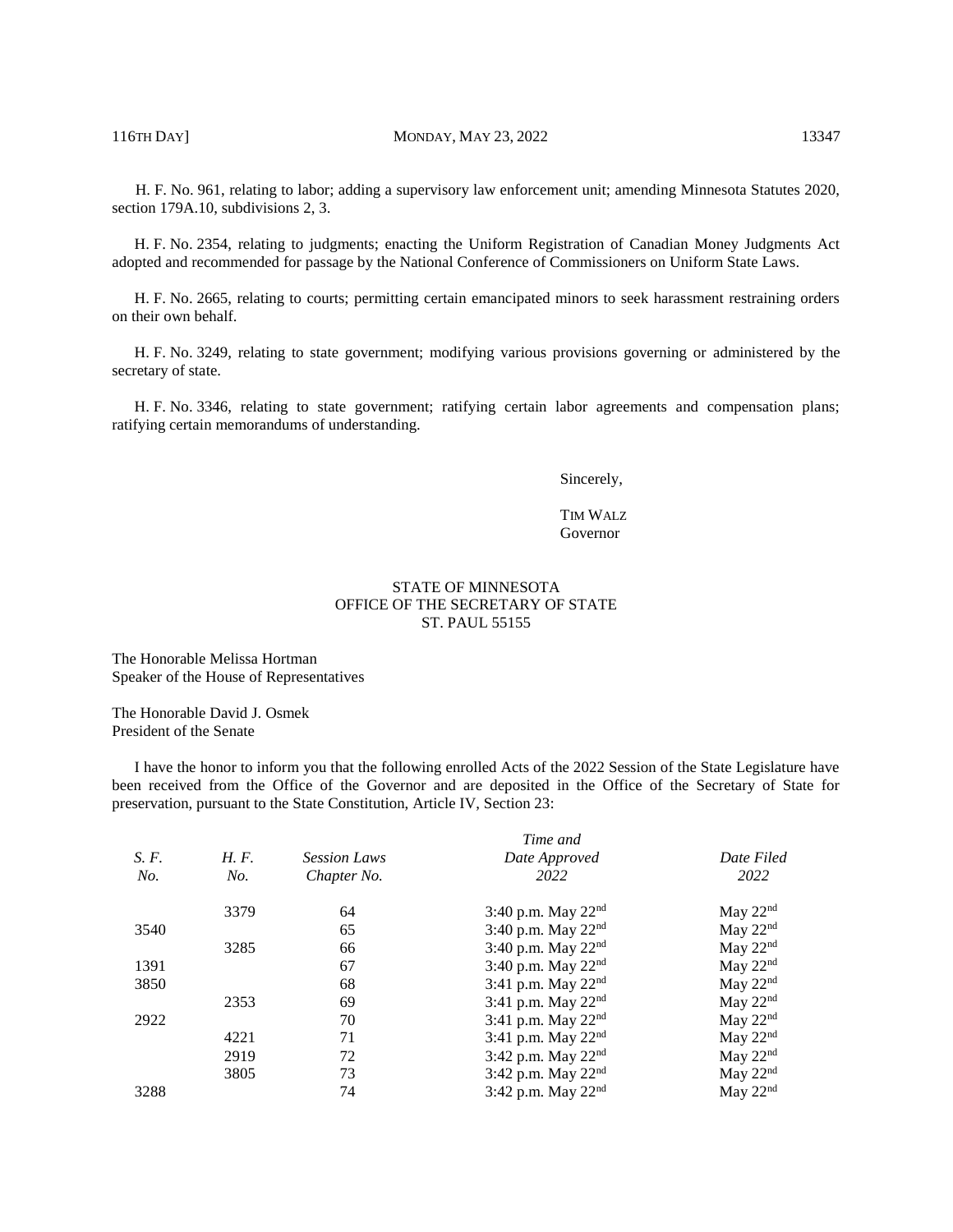| 13348 | <b>JOURNAL OF THE HOUSE</b> |    |                                | $[116TH$ DAY         |  |
|-------|-----------------------------|----|--------------------------------|----------------------|--|
|       | 4030                        | 75 | 3:42 p.m. May $22^{nd}$        | May $22nd$           |  |
|       | 3013                        | 76 | 3:43 p.m. May $22^{nd}$        | May $22nd$           |  |
|       | 3438                        | 77 | 3:43 p.m. May 22 <sup>nd</sup> | May $22nd$           |  |
| 3107  |                             | 78 | 3:43 p.m. May $22^{nd}$        | May $22nd$           |  |
| 3338  |                             | 79 | 3:44 p.m. May 22 <sup>nd</sup> | May $22nd$           |  |
|       | 961                         | 80 | 3:44 p.m. May $22^{nd}$        | May $22nd$           |  |
|       | 2354                        | 81 | 3:44 p.m. May 22 <sup>nd</sup> | May $22nd$           |  |
|       | 2665                        | 82 | 3:44 p.m. May $22^{nd}$        | May $22nd$           |  |
|       | 3249                        | 83 | 3:44 p.m. May $22^{nd}$        | May $22nd$           |  |
| 4108  |                             | 84 | 3:45 p.m. May $22^{nd}$        | May $22nd$           |  |
|       | 3346                        | 85 | 3:45 p.m. May $22^{nd}$        | May 22 <sup>nd</sup> |  |
| 3008  |                             | 86 | 3:45 p.m. May $22nd$           | May $22nd$           |  |

Sincerely,

STEVE SIMON Secretary of State

## **INTRODUCTION AND FIRST READING OF HOUSE BILLS**

The following House Files were introduced:

Franson introduced:

H. F. No. 4904, A bill for an act relating to state government; establishing the Energy Discrimination Elimination Act; proposing coding for new law in Minnesota Statutes, chapter 216C.

The bill was read for the first time and referred to the Committee on Climate and Energy Finance and Policy.

Long introduced:

H. F. No. 4905, A bill for an act relating to state government; proposing an amendment to the state constitution modifying the requirement for the advice and consent of the senate to the appointment of certain officers.

The bill was read for the first time and referred to the Committee on State Government Finance and Elections.

#### REPORTS FROM THE COMMITTEE ON RULES AND LEGISLATIVE ADMINISTRATION

Winkler for the Committee on Rules and Legislative Administration offered the following resolution and moved its adoption:

*Be It Resolved*, by the House of Representatives of the State of Minnesota, that the Chief Clerk is directed to correct and approve the Journal of the House for the last day of the 2022 Regular Session.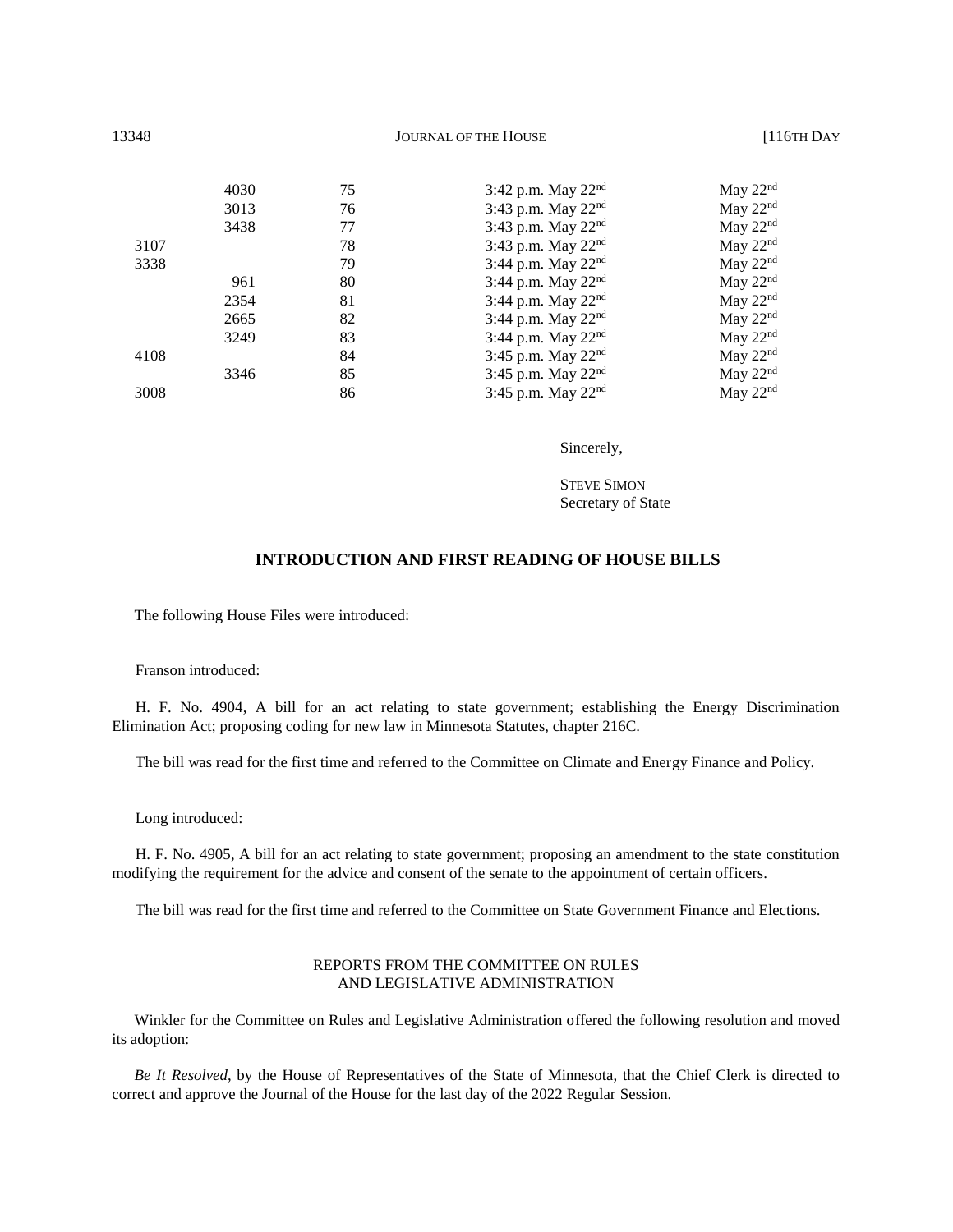116TH DAY] MONDAY, MAY 23, 2022 13349

*Be It Further Resolved* that the Chief Clerk is authorized to include in the Journal for the last day of the 2022 Regular Session any proceedings, including subsequent proceedings and any legislative interim committees or commissions created or appointments made to them by legislative action or by law.

The motion prevailed and the resolution was adopted.

Winkler for the Committee on Rules and Legislative Administration offered the following resolution and moved its adoption:

*Be It Resolved*, by the House of Representatives of the State of Minnesota, that it retains the use of parking lots C, D, N, and the state office building parking ramp for members and employees of the House of Representatives during the time between adjournment in 2022 and the convening of the House of Representatives in 2023. The Sergeant at Arms is directed to manage the use of the lots and ramp while the House of Representatives is adjourned. The Controller of the House may continue to deduct from the check of any legislator or legislative employee a sum adequate to cover the exercise of the parking privilege.

The motion prevailed and the resolution was adopted.

Winkler for the Committee on Rules and Legislative Administration offered the following resolution and moved its adoption:

*Be It Resolved*, by the House of Representatives of the State of Minnesota, that during the time between adjournment in 2022 and the convening of the House of Representatives in 2023, the Chief Clerk and Chief Sergeant at Arms under the direction of the Speaker shall maintain House facilities in the Capitol Complex. The House chamber, retiring room, hearing and conference rooms, and offices shall be set up and made ready for legislative use and reserved for the House and its committees. Those rooms may be reserved for use by others that are not in conflict with use by the House. The House Chamber, retiring room, and hearing rooms may be used by House Educational Programs, YMCA Youth in Government, Girls' State, Young Leaders Organization, and 4-H Leadership Conference.

The motion prevailed and the resolution was adopted.

#### **MOTIONS AND RESOLUTIONS**

Morrison moved that the name of Gomez be added as an author on H. F. No. 522. The motion prevailed.

Youakim moved that the name of Bernardy be added as an author on H. F. No. 1735. The motion prevailed.

Lislegard moved that the names of Kotyza-Witthuhn and Pryor be added as authors on H. F. No. 2788. The motion prevailed.

Huot moved that the name of Bernardy be added as an author on H. F. No. 3224. The motion prevailed.

Hassan moved that the name of Masin be added as an author on H. F. No. 3918. The motion prevailed.

Morrison moved that the names of Hollins and Gomez be added as authors on H. F. No. 4900. The motion prevailed.

Daudt moved that the name of Poston be added as an author on H. F. No. 4902. The motion prevailed.